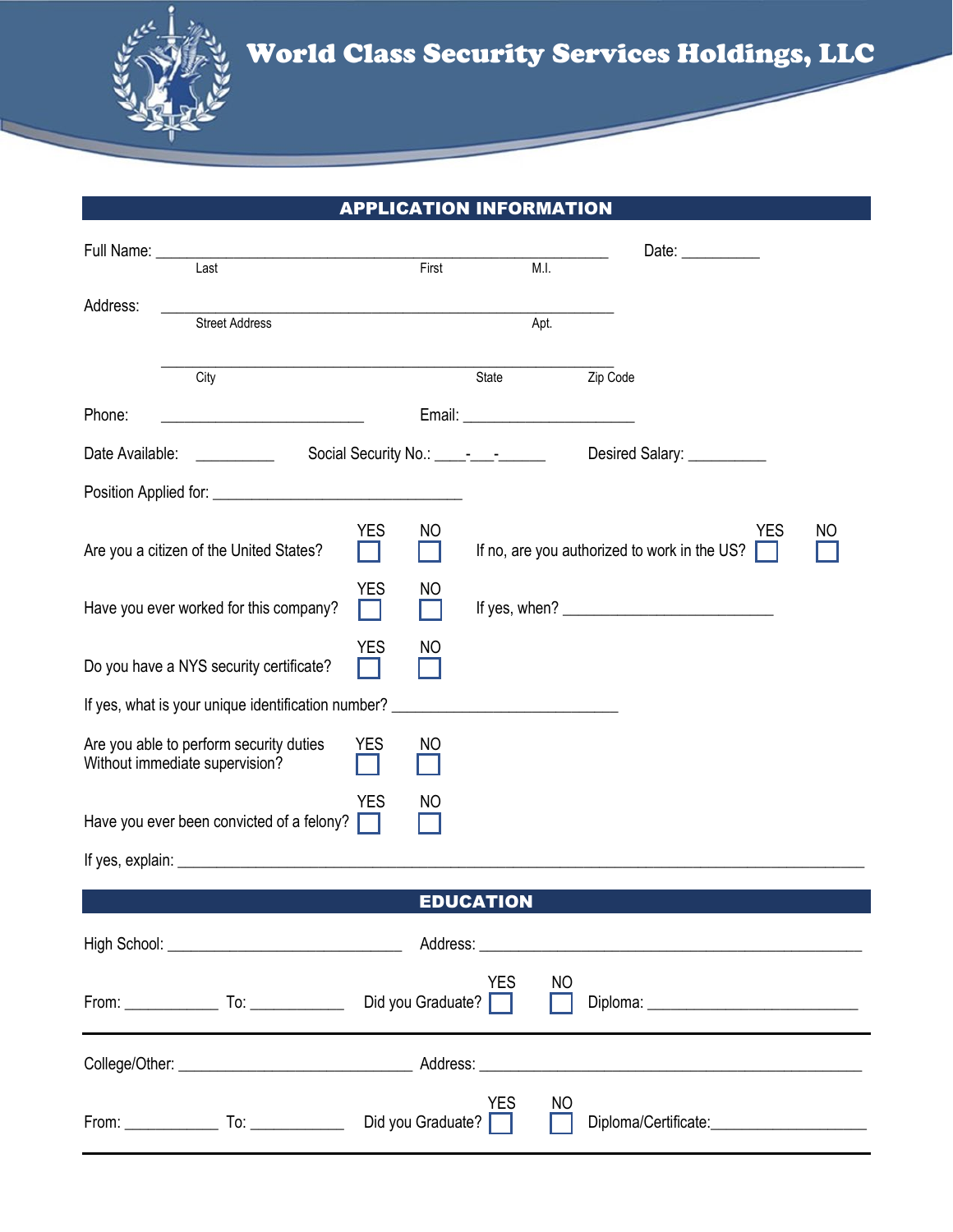

|                   |  |                                            | <b>YES</b> | NO |                                  |  |  |
|-------------------|--|--------------------------------------------|------------|----|----------------------------------|--|--|
| <b>REFERENCES</b> |  |                                            |            |    |                                  |  |  |
|                   |  | Please list three professional references: |            |    |                                  |  |  |
|                   |  |                                            |            |    | Relationship: __________________ |  |  |
|                   |  |                                            |            |    | Phone: ______________________    |  |  |
|                   |  |                                            |            |    |                                  |  |  |
| 2 <sub>1</sub>    |  |                                            |            |    | Relationship: __________________ |  |  |
|                   |  |                                            |            |    | Phone: ______________________    |  |  |
|                   |  |                                            |            |    |                                  |  |  |
| $3_{\cdot}$       |  |                                            |            |    | Relationship: __________________ |  |  |
|                   |  |                                            |            |    |                                  |  |  |
|                   |  |                                            |            |    |                                  |  |  |

## **PREVIOUS EMPLOYMENT**

|                                                                            |                                                                                                                                                                                                                                | Phone: ______________________       |  |  |  |
|----------------------------------------------------------------------------|--------------------------------------------------------------------------------------------------------------------------------------------------------------------------------------------------------------------------------|-------------------------------------|--|--|--|
|                                                                            |                                                                                                                                                                                                                                | Supervisor: <u>________________</u> |  |  |  |
|                                                                            |                                                                                                                                                                                                                                |                                     |  |  |  |
|                                                                            |                                                                                                                                                                                                                                |                                     |  |  |  |
|                                                                            | From: The contract of the contract of the contract of the contract of the contract of the contract of the contract of the contract of the contract of the contract of the contract of the contract of the contract of the cont |                                     |  |  |  |
| <b>YES</b><br>NO<br>May we contact your previous employer for a reference? |                                                                                                                                                                                                                                |                                     |  |  |  |